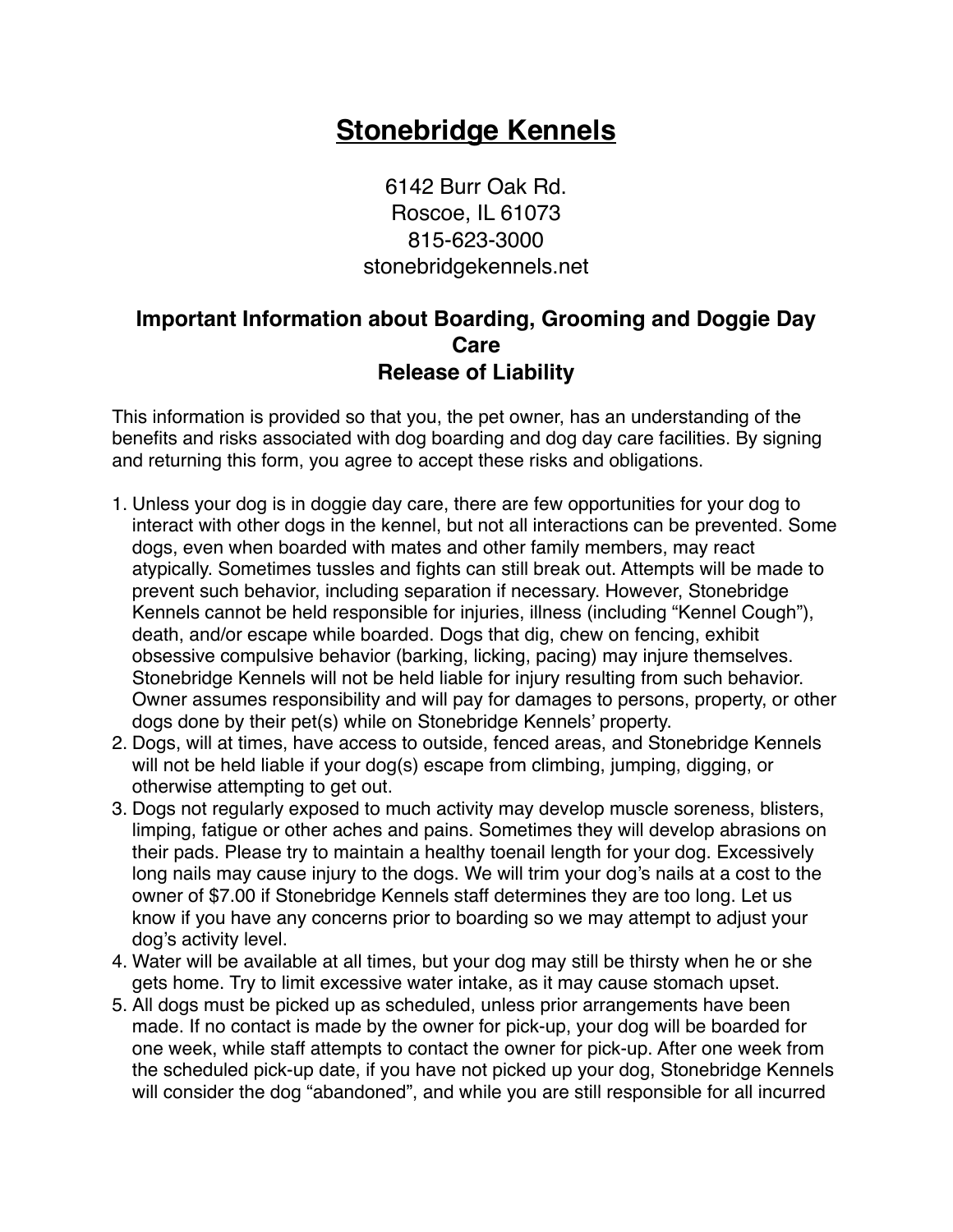charges during that time, Stonebridge Kennels may, at staff's discretion, place, sell, or euthanize the dog.

6. By signing this agreement, you, the dog owner, agree that you are solely responsible for any harm caused to or by your dog while boarded at Stonebridge Kennels, and you release Stonebridge Kennels from any and all liability arising from your dog's actions. Any and all veterinary care required and costs incurred as a result of any incident while boarded will be the sole responsibility of you, the pet owner. Also, by signing this form you acknowledge that you have been given, read, and you understand the "General Information" packet regarding Stonebridge Kennels' policies, services, and charges. Reasonable attempts will be made to contact the owner if an incident requiring veterinary attention occurs, but if no contact is made, Stonebridge Kennels will have the pet treated by a veterinarian of Stonebridge Kennels' choosing, and all costs shall be the sole responsibility of the pet owner. The Owner agrees that Stonebridge Kennels' liability shall in no event exceed the lesser of the current tangible value of a pet of the same breed, or the sum of Two Hundred dollars (\$200.00) per animal.

## **Important Information about Doggie Day Care Release of Liability**

This information is provided that you, the pet owner, has an understanding of the benefits and risks associated with group doggie day care. By signing and returning this form, you agree to accept these risks.

- 1. Doggie Day Care offers many positive experiences for dogs. Dogs are social animals, and a group environment may foster physical health as well as psychological wellbeing. You may discover that after doggie day care, your dog is less inclined to exhibit destructive behavior around the house, and will be well rested in the evenings.
- 2. There are some risks to doggie day care, and while no known aggressive dogs will be allowed into group play, sometimes tussles and fights may occur. Attempts will be made to avoid such events, but Stonebridge Kennels will not be held liable for injury, illness (including "kennel cough"), death, and/or escape while dogs are in doggie day care.
- 3. Dogs will, at times, have access to outside, fenced areas, and Stonebridge Kennels will not be held liable if your dog(s) escape from climbing, digging, or jumping.
- 4. Dogs not regularly socialized may exhibit atypical behavior, such as, acting out, aggression, fear, and/or biting. Dogs may also become dirty while playing. Baths may be scheduled prior to pick-up, but if a dog becomes excessively soiled, Stonebridge Kennels may, at staff's discretion, bathe a doggie day care dog at the expense of the owner.
- 5. While dogs in doggie day care are supervised, Stonebridge Kennels cannot prevent or control all incidents that may occur. Aggressive dogs will be removed from the day